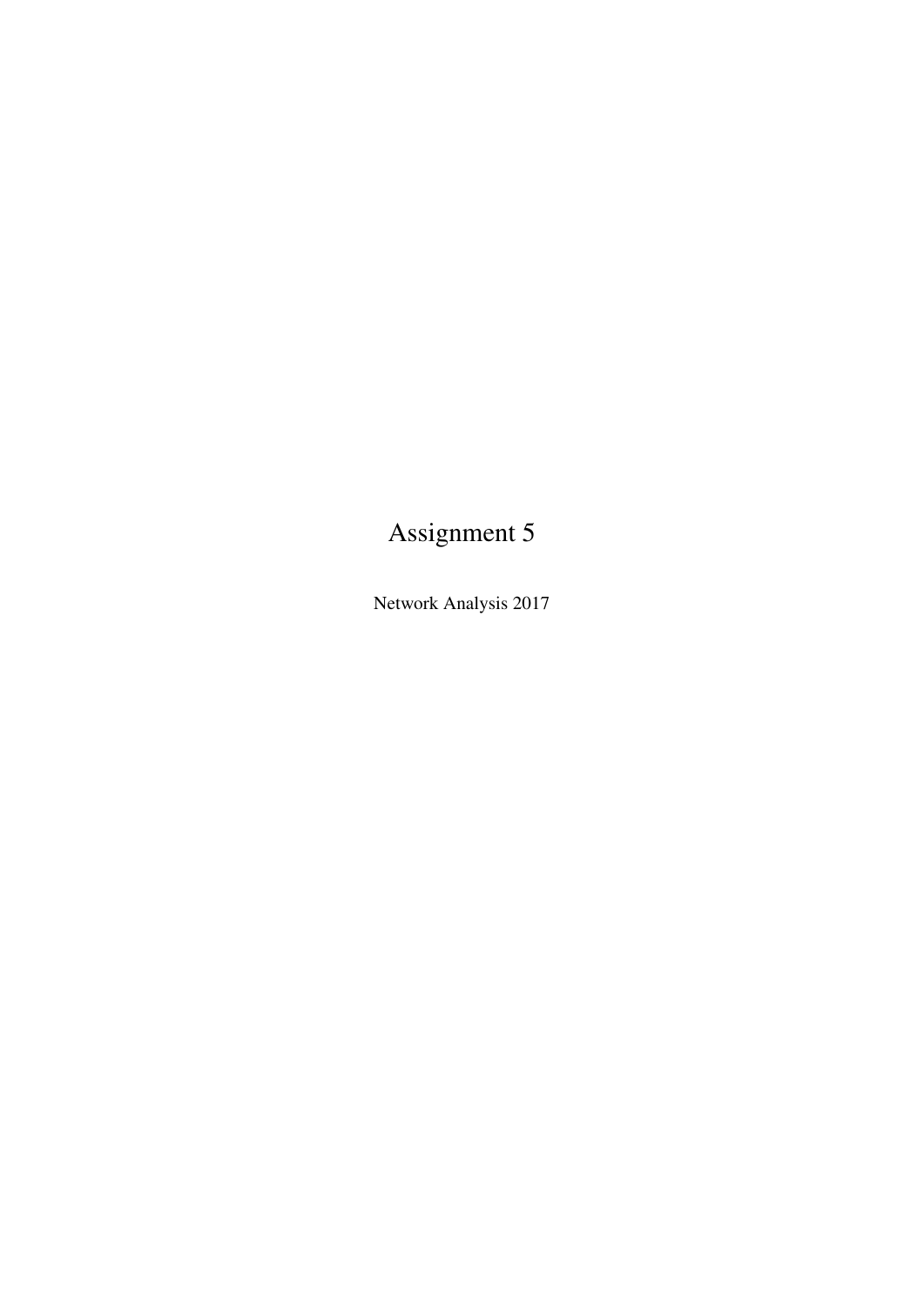# Part 1: Conceptual

Often, when networks are formed on symptom data, the data is ordinal and highly skewed. For example, an item "do you frequently have suidical thoughts" might be rated on a three point scale: 0 (not at all), 1 (sometimes) and 2 (often). Especially when the sample is based on the general public, we often see that the majority of people respond with 0 and only few people respond with a 2. This presents a problem for network estimation, as such data is obviously not normally distributed.

### Exercise 1 (2 points)

Which of the following methods would you prefer to analyze such highly skewed ordinal data?

- First binarize the data (e.g., dichotomize everything above 0 to be a 1), and then estimate an Ising model.
- Estimate a Gaussian graphical model based on a polychoric correlation matrix.
- Transform the data using the non-paranormal transformation, and then estimate a Gaussian graphical model.
- Treat the data as categorical rather than ordinal, and estimate a mixed model.

Motivate your answer why you would or would not choose for each method. Note that this question does not have a clear correct answer.

г

Given the following GGM:



2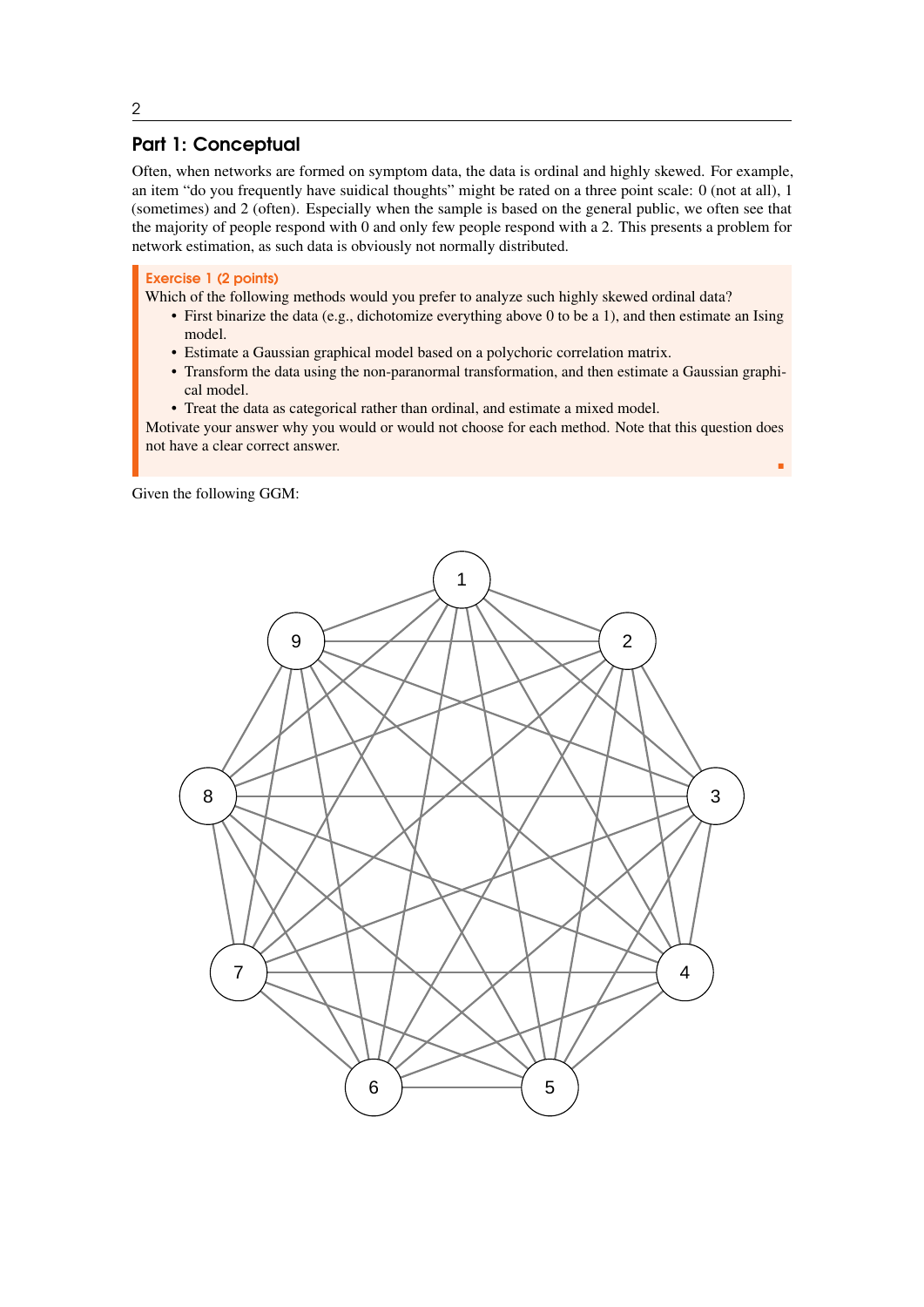#### Exercise 2 (2 points)

Suppose we have limited data generated by the above shown model. Do you expect LASSO estimation with EBIC model selection to be able to retrieve the true network structure? Why (not)? Describe in your answer the assumption(s) made when using LASSO estimation and what you know about the performance of LASSO estimation.

# Part 2: Data-analysis

In R, run the following code:

```
install.packages("psych")
```

```
library("psych")
data("bfi")
bfiData \le- bfi[,1:25]
```
The data frame bfiData contains the questions of the bfi (Big Five Inventory) data contained in the *psych* package. More information on this dataset can be obtained by running:

?bfi

| Item label     | Item description                         | Trait             |
|----------------|------------------------------------------|-------------------|
| A <sub>1</sub> | Am indifferent to the feelings of others | Agreeableness     |
| A2             | Inquire about others' well-being         | Agreeableness     |
| A <sup>3</sup> | Know how to comfort others               | Agreeableness     |
| A <sub>4</sub> | Love children                            | Agreeableness     |
| A <sub>5</sub> | Make people feel at ease                 | Agreeableness     |
| C1             | Am exacting in my work                   | Conscientiousness |
| C <sub>2</sub> | Continue until everything is perfect     | Conscientiousness |
| C <sub>3</sub> | Do things according to a plan            | Conscientiousness |
| C <sub>4</sub> | Do things in a half-way manner           | Conscientiousness |
| C <sub>5</sub> | Waste my time                            | Conscientiousness |
| E1             | Don't talk a lot                         | Extraversion      |
| E2             | Find it difficult to approach others     | Extraversion      |
| E <sub>3</sub> | Know how to captivate people             | Extraversion      |
| E4             | Make friends easily                      | Extraversion      |
| E <sub>5</sub> | Take charge                              | Extraversion      |
| N <sub>1</sub> | Get angry easily                         | Neuroticism       |
| N <sub>2</sub> | Get irritated easily                     | Neuroticism       |
| N <sub>3</sub> | Have frequent mood swings                | Neuroticism       |
| N <sub>4</sub> | Often feel blue                          | Neuroticism       |
| N <sub>5</sub> | Panic easily                             | Neuroticism       |
| O <sub>1</sub> | Am full of ideas                         | Opennness         |
| O <sub>2</sub> | Avoid difficult reading material         | Opennness         |
| O <sub>3</sub> | Carry the conversation to a higher level | Opennness         |
| O4             | Spend time reflecting on things          | Opennness         |
| O5             | Will not probe deeply into a subject     | <b>Opennness</b>  |

The questions are designed to measure five central personality traits: Agreeableness, Conscientiousness, Extraversion, Neuroticism, and Opennness. The following table gives the item descriptions:

We can compute a polychoric correlation matrix based on this data as follows:

٠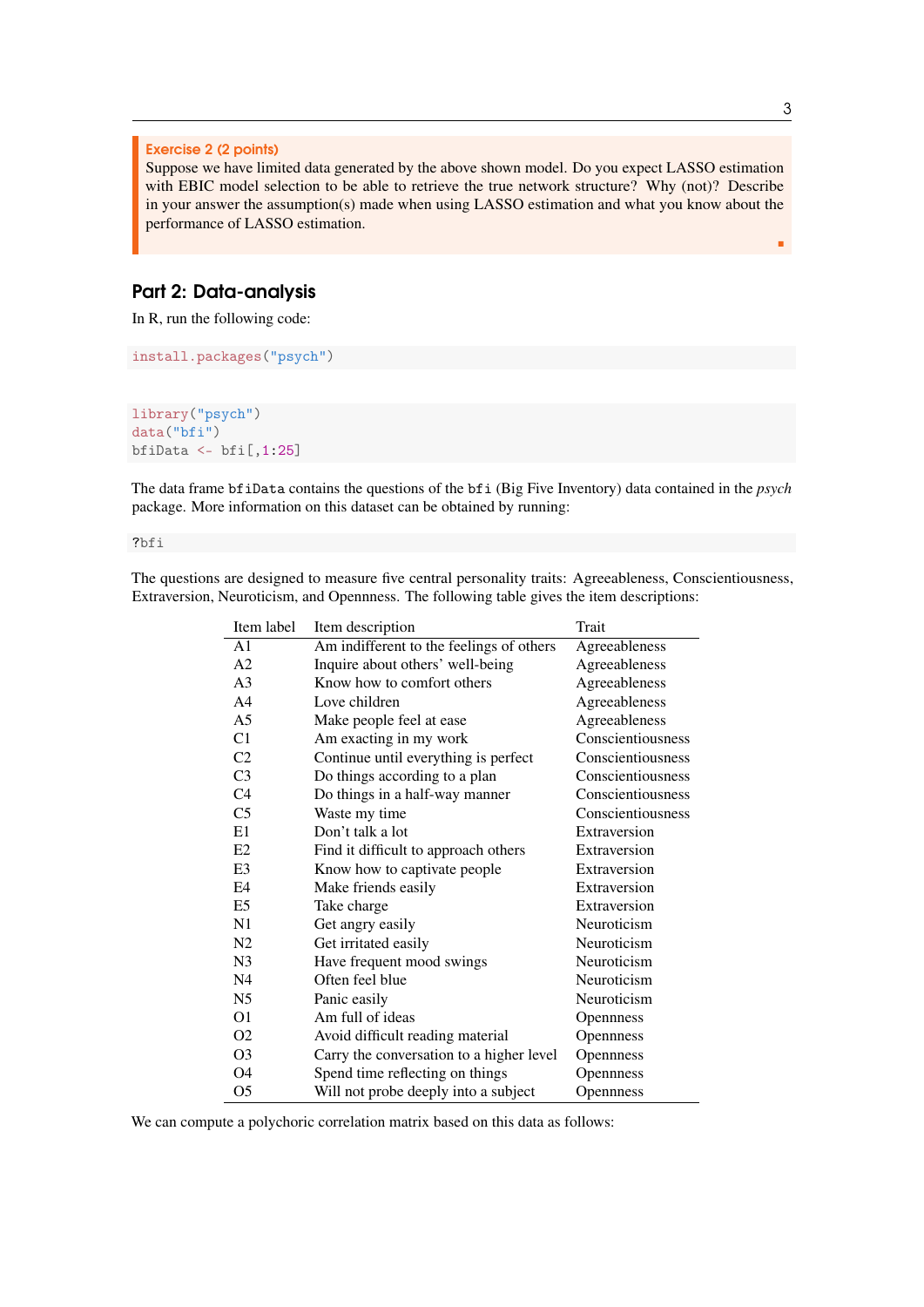library("qgraph") corMat <- cor\_auto(bfiData)

Next we can use *qgraph* to compute a partial correlation network:

 $qgraph(corMat, graph = "pcor", layout = "spring", cut = 0)$ 

We can use the *bootnet* function estimateNetwork to automate this process:

```
library("bootnet")
Result_pcor <- estimateNetwork(bfiData, default = "pcor")
plot(Result_pcor, layout = "spring", cut = 0)
```
Exercise 3 (1 point) Obtain the weights matrices from qgraph and bootnet by applying the getWmat function to output of both. Confirm that the results are identical (tip: the operator == tests if values in R are equal).

г

We can load for each node the item description and factor the item is aimed to measure as follows:

```
Names <- scan("http://sachaepskamp.com/files/BFIitems.txt",
              what = "character", sep = "\ln")
Traits <- rep(c(
  'Agreeableness',
  'Conscientiousness',
  'Extraversion',
  'Neuroticism',
  'Opennness'
),each=5)
```
These can be used to plot a legend next to the graph. In combination, we can make the graph friendly to colorblind viewers using the theme option:

```
plot(Result_pcor,
    layout = "spring",
     cut = 0,
    theme = "colorblind",
     groups = Traits,
    nodeNames = Names,
    legent.cex = 0.4
```
4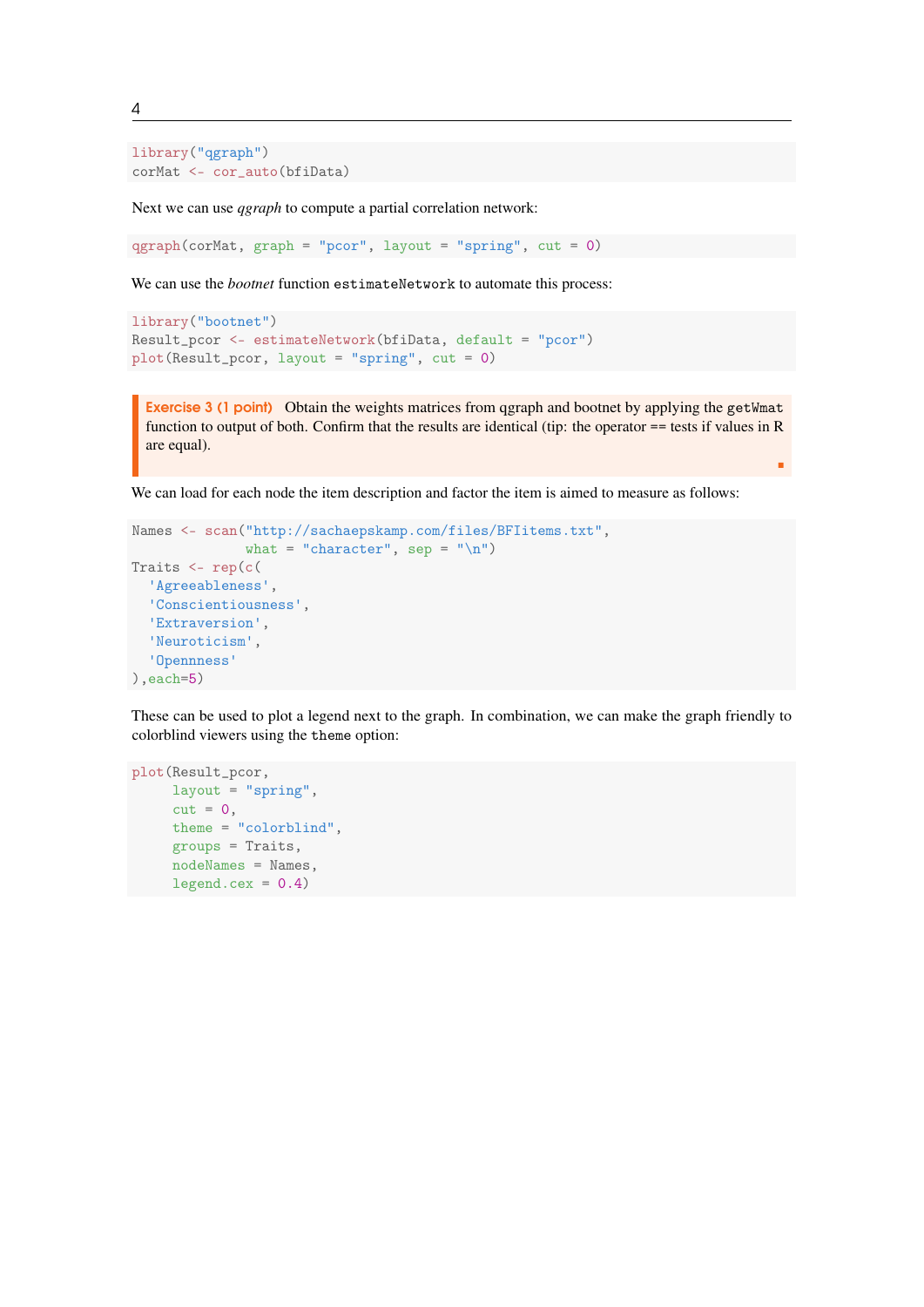

Exercise 4 (1 point) What do the arguments groups and nodeNames do?

In estimateNetwork, the fun argument can be specified a custum function estimating the network from data. To aid the user, several default functions have been built in. For example, default = "pcor" specified a function that estimates a partial correlation networks (in the help file this function is called bootnet\_pcor).

Exercise 5 (1 point) Use the default argument in estimateNetwork to estimate a partial correlation network using glasso and EBIC model selection.

**Exercise 6 (1 point)** Set the hypertuning parameter  $\gamma$  to 0. Did the network change?

Read the literature on Blackboard on how to perform accuracy and stability checks.

**Exercise 7 (2 points)** Perform a *non-parametric* bootstrap on the EBICglasso network that uses  $\gamma = 0.5$ , and plot the confidence intervals of the edge-weights.

**Exercise 8 (2 points)** Perform a *case-drop* bootstrap on the EBICglasso network that uses  $\gamma = 0.5$ , and plot the stability of centrality indices.

Exercise 9 (1 point) Give the*CS*-coefficient of the three centrality indices, and explain how this measure can be interpreted.

٠

٠

٠

п

п

п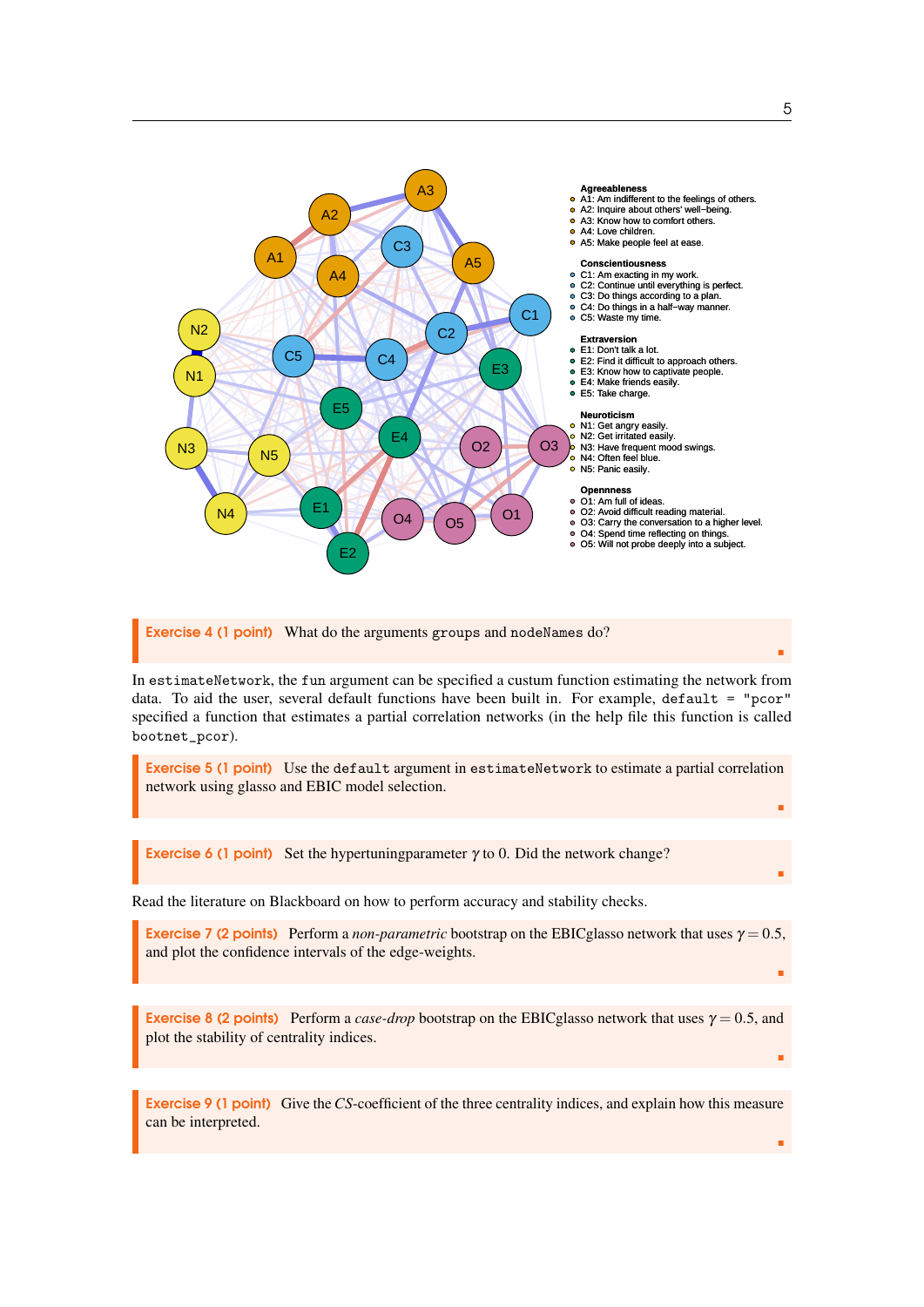# Part 3: SEM re-analysis

[Doosje, Loseman, and Bos](#page-7-0) [\(2013\)](#page-7-0) analyzed radicalization of Islamic youth in the Netherlands using a large-scale structural equation model (SEM), which can be drawn as a directed causal network:



Fig. 1. Final structural equation model. All paths are significant.  $R^2 = \%$  variance explained.

As with many SEM papers, [Doosje et al.](#page-7-0) [\(2013\)](#page-7-0) reported the correlation matrix and sample size  $(N = 131)$ to reproduce their analyses. We can load the correlation matrix in R as follows:

#### source("http://sachaepskamp.com/files/DoosjeData.R") View(corMat)

The corMat object now contains the correlation matrix. A SEM analysis as shown above can be used to test a confirmatory model, as is done by [Doosje et al.](#page-7-0) [\(2013\)](#page-7-0). Suppose however we had no theory and want to exploratory find a good fitting model. SEM is less useful for exploratory model search, as there are many equivalent models possible that fit just as well. For this reason, undirected networks offer a powerfull tool in gaining exploratory insight in which variables might interact.

#### Exercise 10 (3 points)

Estimate a Gaussian graphical model using LASSO regularization and EBIC model selection on the data from [Doosje et al.](#page-7-0) [\(2013\)](#page-7-0). Note that you do not have the raw data, so you can not use estimateNetwork and need to use the underlying estimation function from the *qgraph* package (EBICglasso). Set the EBIC tuning parameter  $\gamma$  to zero. Compare your estimated network to the SEM model reported. Are there edges in your network that are not included in the model shown by [Doosje et al.](#page-7-0) [\(2013\)](#page-7-0)?

٠

# Challenge Question

In a recent publication, [Fried et al.](#page-7-1) [\(2015\)](#page-7-1) analyzed depressive symptoms in elderly people who did or did not lose a spouse. The authors estimated an Ising model, using LASSO regularization with EBIC model selection as explained in the lecture. We have received the network parameters and the thresholds (which encode the difficulty of each item) from the authors: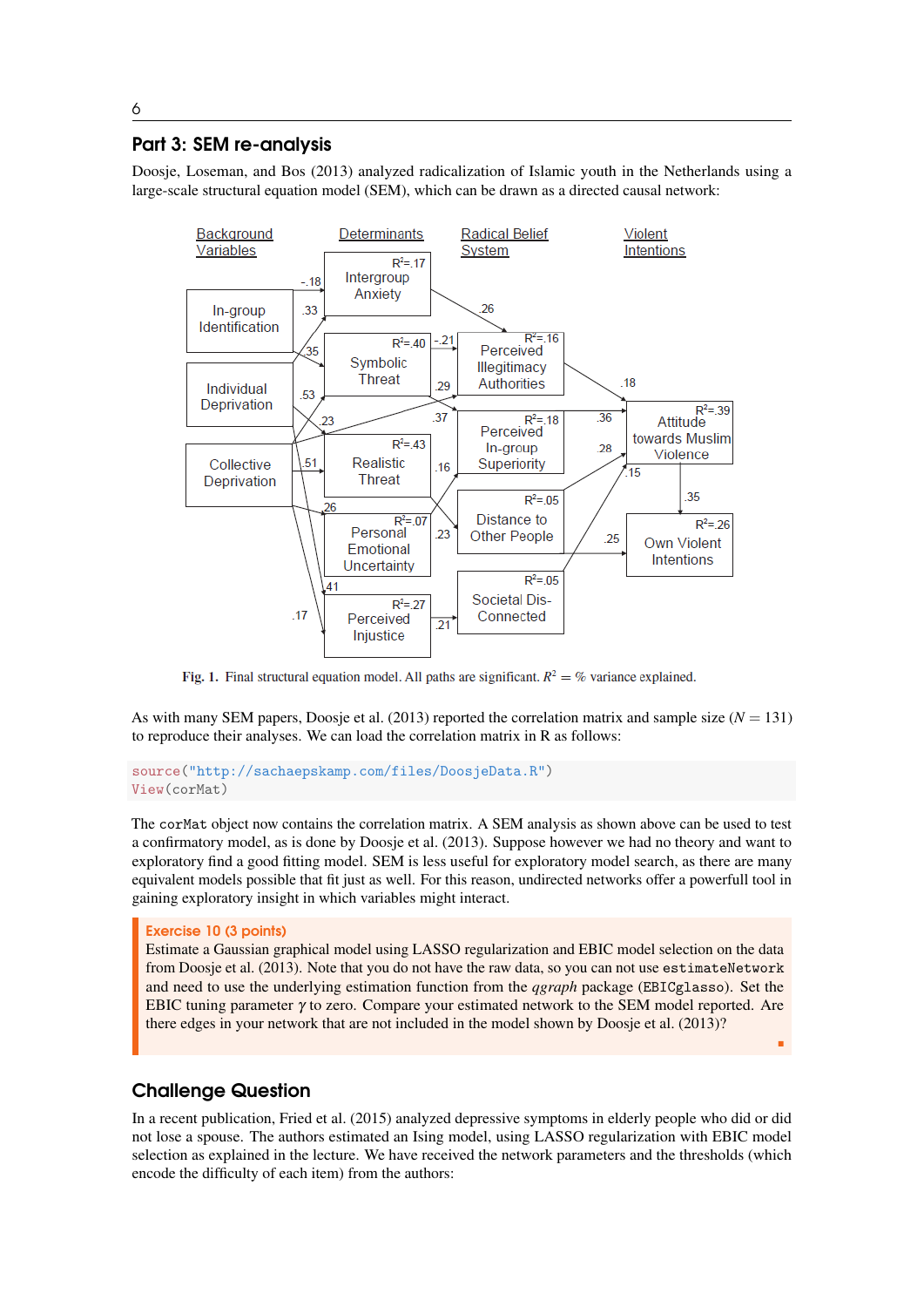```
trueNetwork <- read.csv('http://sachaepskamp.com/files/weiadj.csv')[,-1]
trueNetwork <- as.matrix(trueNetwork)
Symptoms <- rownames(trueNetwork) <- colnames(trueNetwork)
Thresholds <- read.csv('http://sachaepskamp.com/files/thr.csv')[,-1]
```
# library("qgraph")

qgraph(trueNetwork, labels = Symptoms, layout='spring')



We will use this network to investigate the performance of LASSO estimation. The *IsingSampler* package can be used to simulate data given an Ising model. For example, the following codes simulate a dataset of 5,000 observations:

```
library("IsingSampler")
sampleSize <- 5000
set.seed(1)
newData <- IsingSampler(sampleSize, graph = trueNetwork, thresholds = Thresholds)
```
We can use the IsingFit package to estimate a regularized Ising network (alternatively use bootnet with  $default = "IsingFit")$ :

```
library("IsingFit")
Res <- IsingFit(newData,progressbar = FALSE,plot = FALSE)
estNetwork <- Res$weiadj
```
Suppose the weights matrix of your estimated network is called estNetwork. We can then compute the number of *true positives*—edge weights you estimated to be non-zero that were also non-zero in the original network—as follows:

```
sum(trueNetwork != 0 & estNetwork != 0)
```
## [1] 64

Similarly, the '==' operator can be used instead of '!=' to test if edges are equal to zero, allowing you to obtain:

- The number of *false positives*: edge weights you estimated to be non-zero that were zero in the original network.
- The number of *true negatives*: edge weights you estimated to be zero that were also zero in the original network.